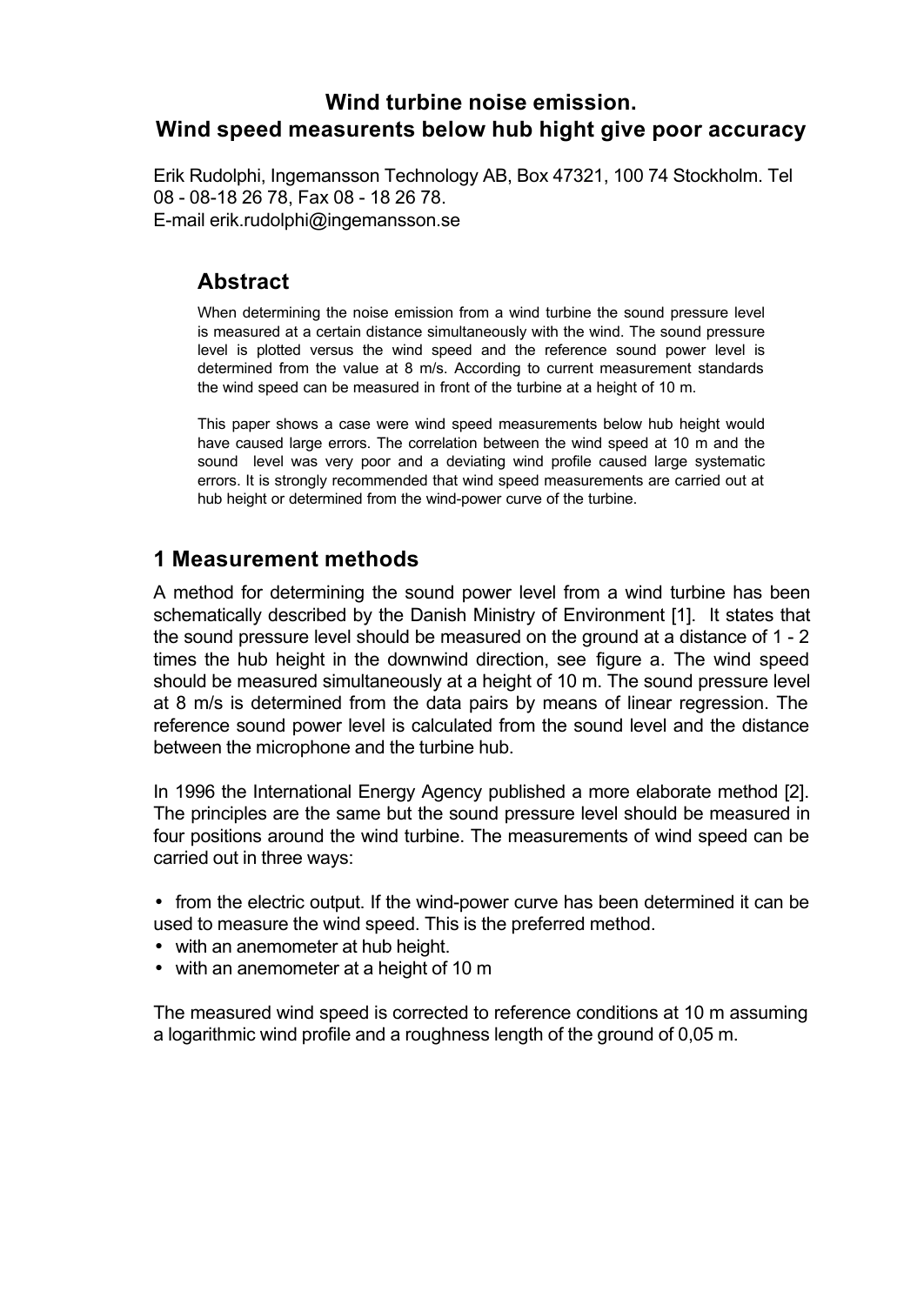

*Figure A The sound pressure level is measured on the ground in the downwind direction and the wind speed is measured in the upwind direction at 10 m height.*

### **2 Measurements at Näsudden**

In spring 1997 we made noise emission measurements on the new wind turbine prototype NWP 1000 at Näsudden, Gotland [3]. Our measurements followed the IEA recommendations. No wind-power curve was available and the turbine was 58 m high so it was decided to measure the wind speed at 10 m. However, it turned out that a meteorological mast had been raised in front of the turbine. A main purpose was to determine the wind-power curve.

Thus we had access to the wind speed at 10 m from our own measurements and at 32 and 58 m (hub height) from the meteorological mast.

The measurements were made at daytime 11.15 - 12.40 and at night 21.20 - 22.20 when the wind had increased.

The measurement results are shown in Figure 2 and Figure 3. Measurements made at daytime and night-time are separated. The wind speed has been corrected to reference conditions.

The results from wind measurements at 10 m (Figure 2) show poor correlation between sound level and wind speed. Also, there are systematic differences between day and night.

The results from wind measurements at 58 m (Figure 3) show very good correlation and good agreement between day and night.

The determined sound levels at 8 m/s is given in Table 1 for the different sets of data. It is shown that the wind measurements at 10 m give a difference of 5 dB(A) between day and night.

This spread can be explained by the wind profile in Figure 4. The wind profile has changed drastically during the evening. When the wind speed at hub height has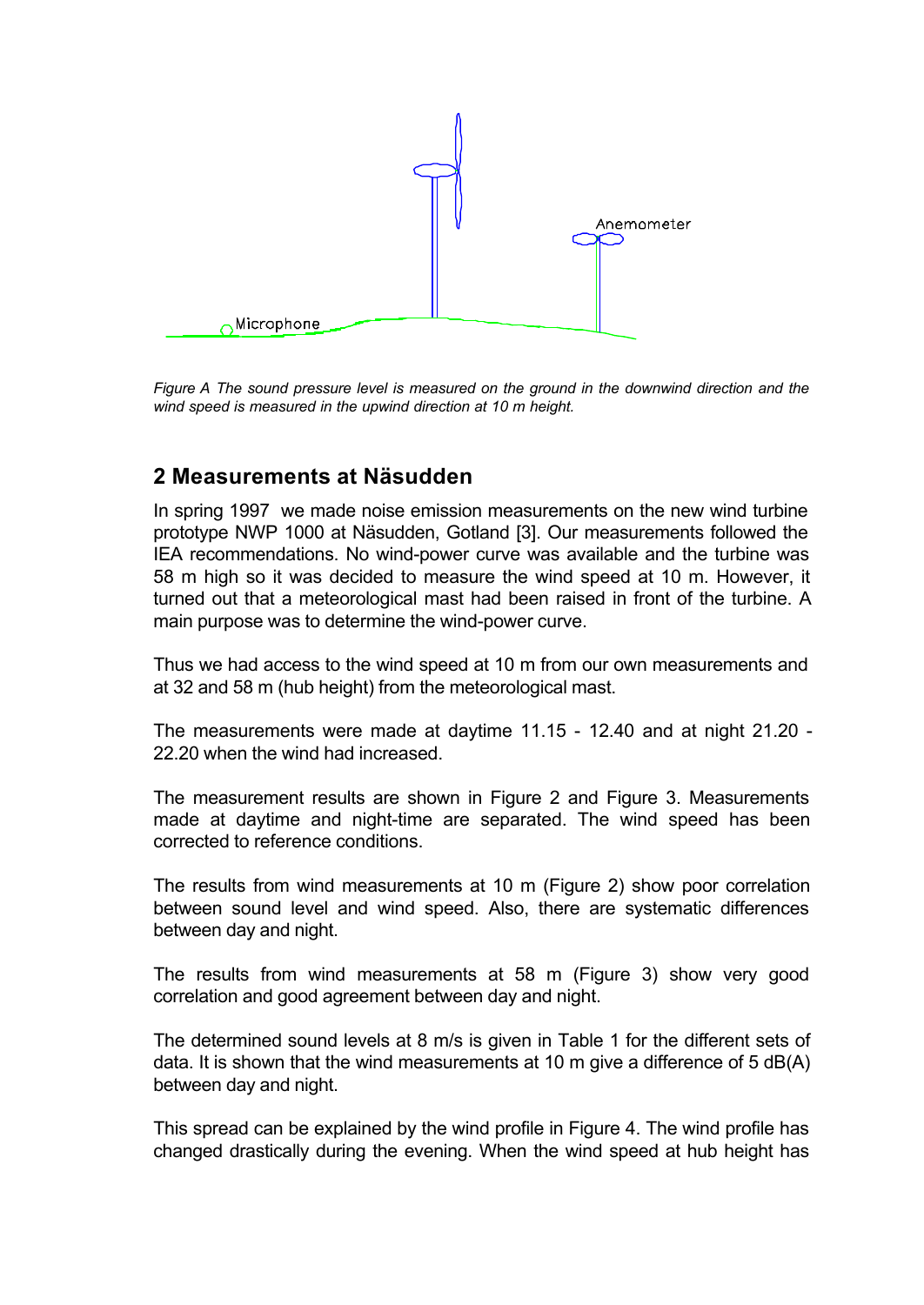increased from 8 to 13 m/s it has stayed almost constant at 10 m. An even larger spread could be expected if we had made measurements at 17.00 when the wind profile was extremely even.



*Figure B Sound level versus wind speed at reference conditions, measured at a height of 10 m*



*Figure C Sound level versus wind speed at reference conditions, measured at hub height, 58 m.*